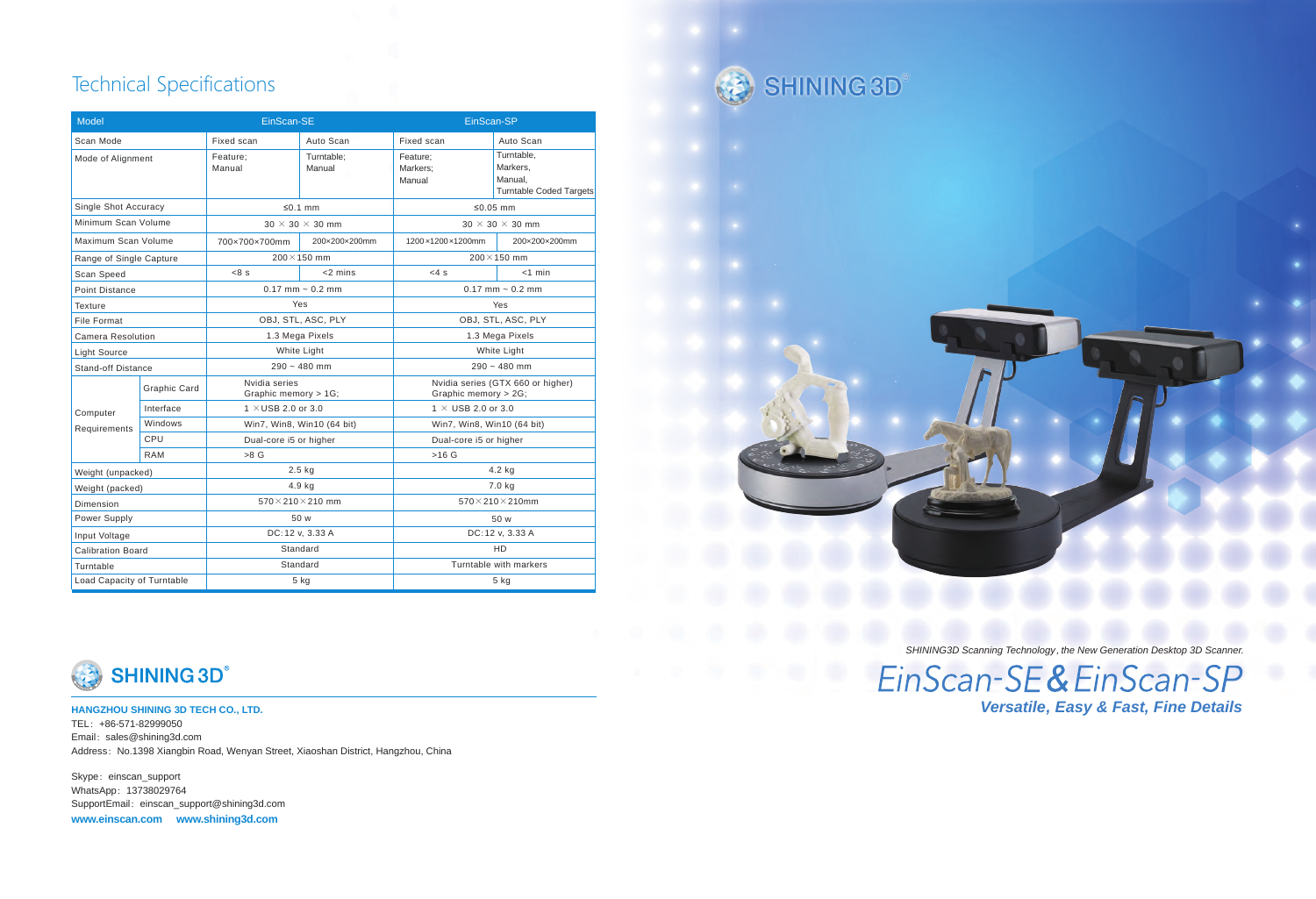Easier Operation, Faster Scanning, User friendliness and Enhanced Efficiency .Time needed for a single scan: EinScan-SE 8 s, EinScan-SP 4 s;

.Time needed for a 360-degree scan under auto-scan mode: EinScan-SE 2 mins, EinScan-SP 1 min.



Fine Details, Every Scan Generates a High-Quality 3D Data file

.Structured light 3d scanning technology, great power of reconstruction the real geometry of the object with fine detail.



#### Compatible for Communicating with 3D Printer

.Auto meshing to watertight 3D data, providing high quality 3D data for 3D printer, which can be printed by 3D printer directly,

.Provide API access service for any brand 3D printers.



### One Click Upload for Online File Saving and Data Sharing

- . Support third-party data sharing platform for access service;
- . One Click Upload for Online File Archiving and Data Sharing



#### Automatic Software

- . Automatic calibration with no rigid set-up required;
- . One-click scanning;
- . Auto alignment and fusion for direct mesh generation;
- alignments;
- . EinScan-SP provides a higher accuracy of 0.05mm for a single scan.



. Multiple ways of alignment available in EinScan-SP: markers, turntable markers, feature and manual

### Safety in Use

Visible white light, no laser, eyes secure for children.



# SHINING3D Scanning Technology, the New Generation Desktop 3D Scanner. Versatile, Easy & Fast, Fine Details